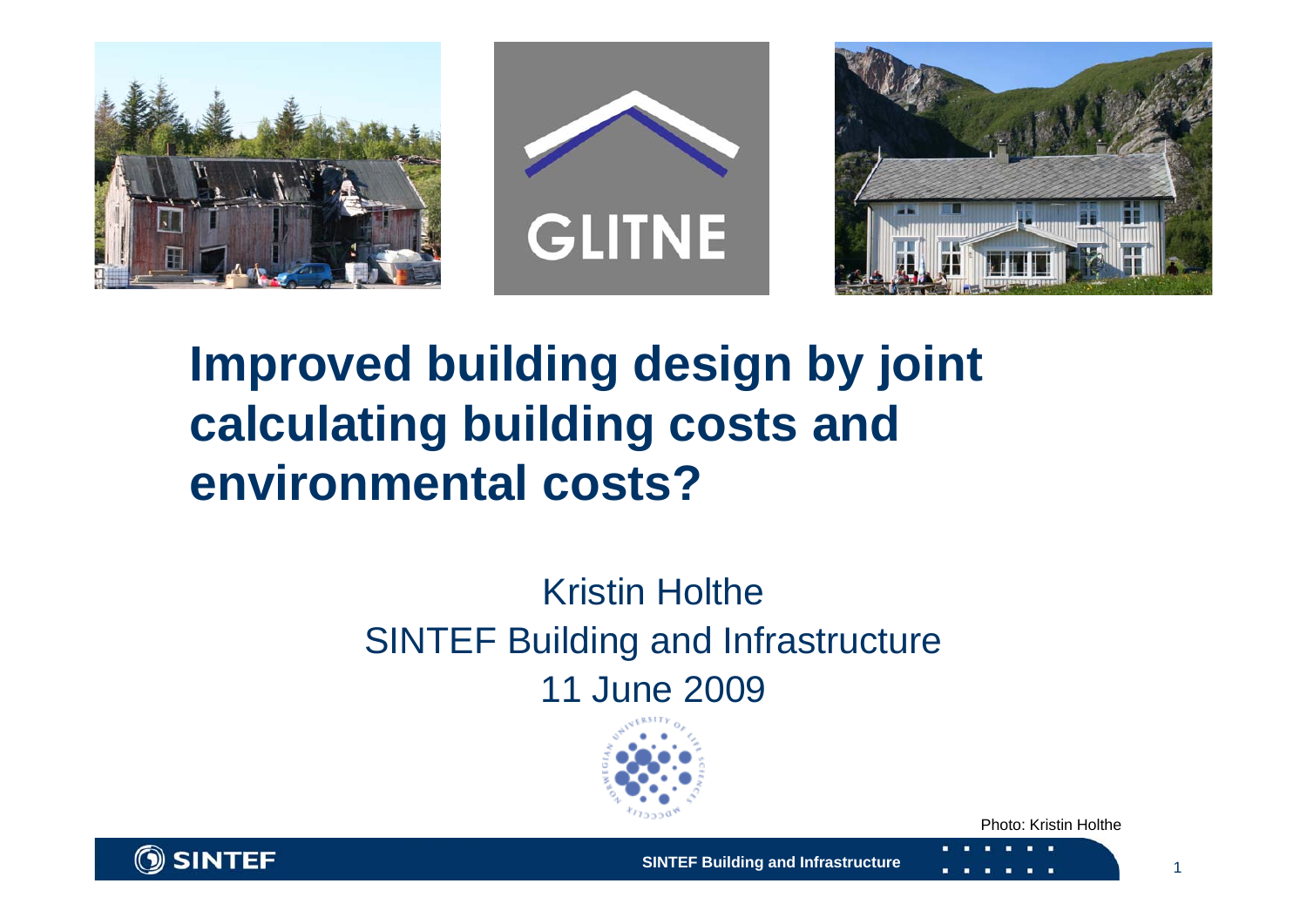### **Why document environmental qualities?**



"I THINK YOU SHOULD BE MORE<br>EXPLICIT HERE IN STEP TWO."

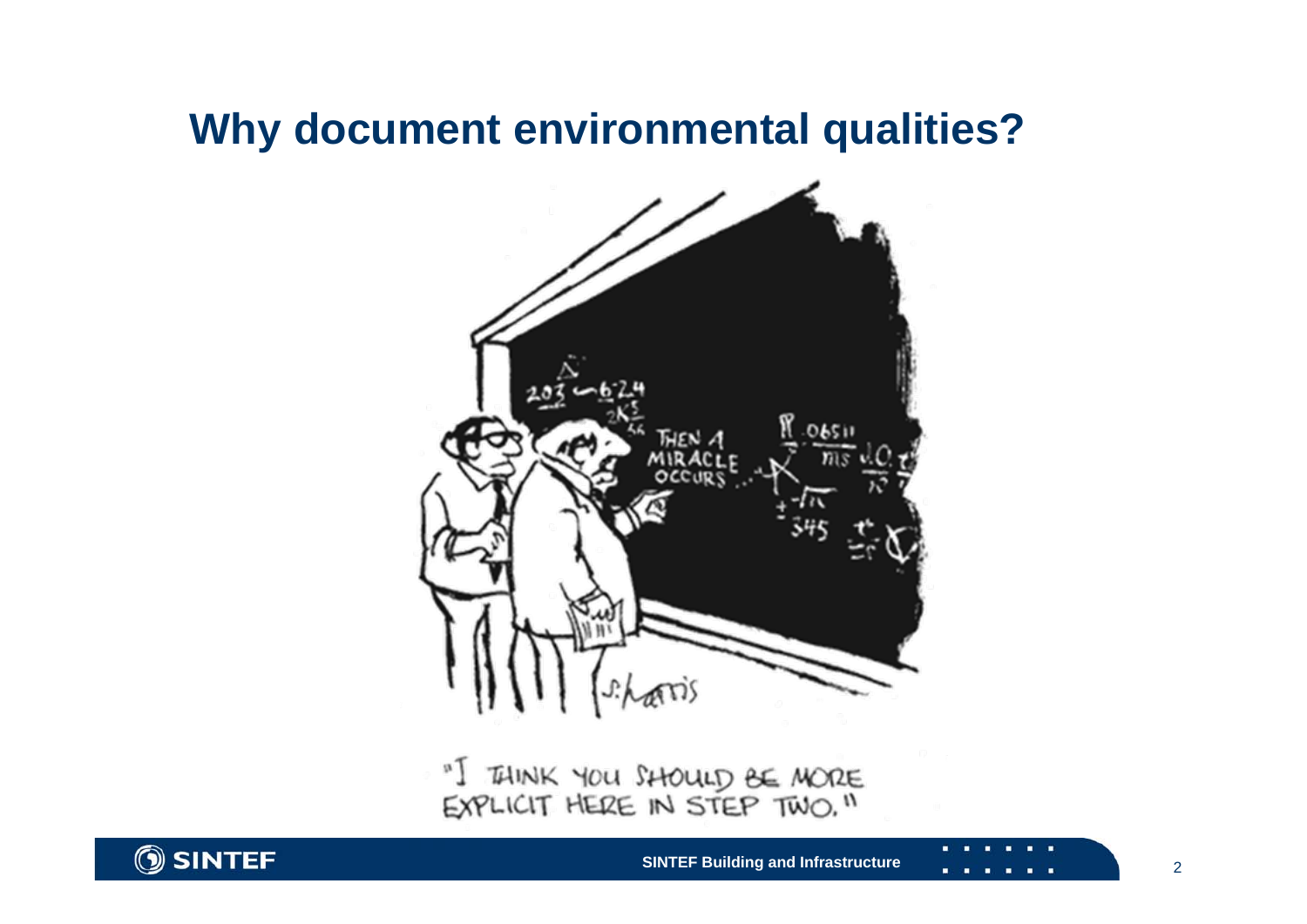## **Calculating environmental qualities in buildings today – what's the problem?**

- Lack of databases with satisfactory environmental input data on materials, building products and elements
	- A lot of data is needed in order to assess environmental qualities in alternative design solutions
	- Require collecting data for design options (generic or specific)
	- <u>r </u> Existing data on buildings products are not "available" (only available for manufacturer itself, format not available for import in assessment tools)
- Performance of Life Cycle Assessments (LCA)
	- Assessing environmental qualities taking the whole life cycle of a building into account
	- $\overline{\phantom{a}}$ With poor/insufficient data quality - the result of a LCA significant reduced
	- Ħ Practical problems; time needed to perform an LCA, lack of agreed methods for the final assessment steps

- $\overline{\phantom{a}}$ Tools suited for a specific need? Addressing the right decision maker?
- $\overline{\phantom{a}}$ Not integrated with existing processes, existing tools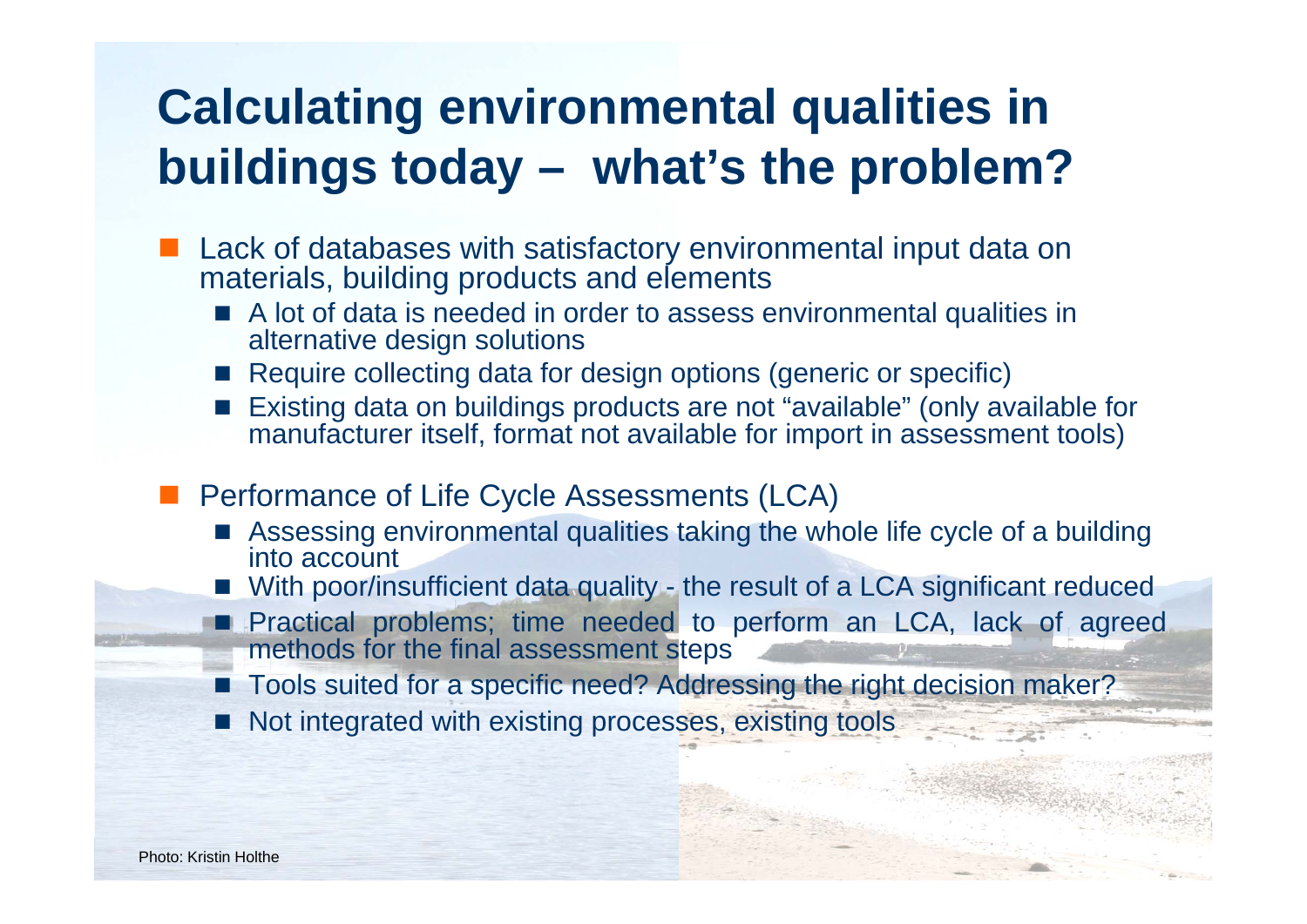#### **How may environmentally effective buildings be more competitive?**

**Monetary weighting of environmental effects**

**Improved building design by joint calculation of buildings costs and environmental costs**

**SINTEF Building and Infrastructure** <sup>4</sup>

Photo: Kristin Holthe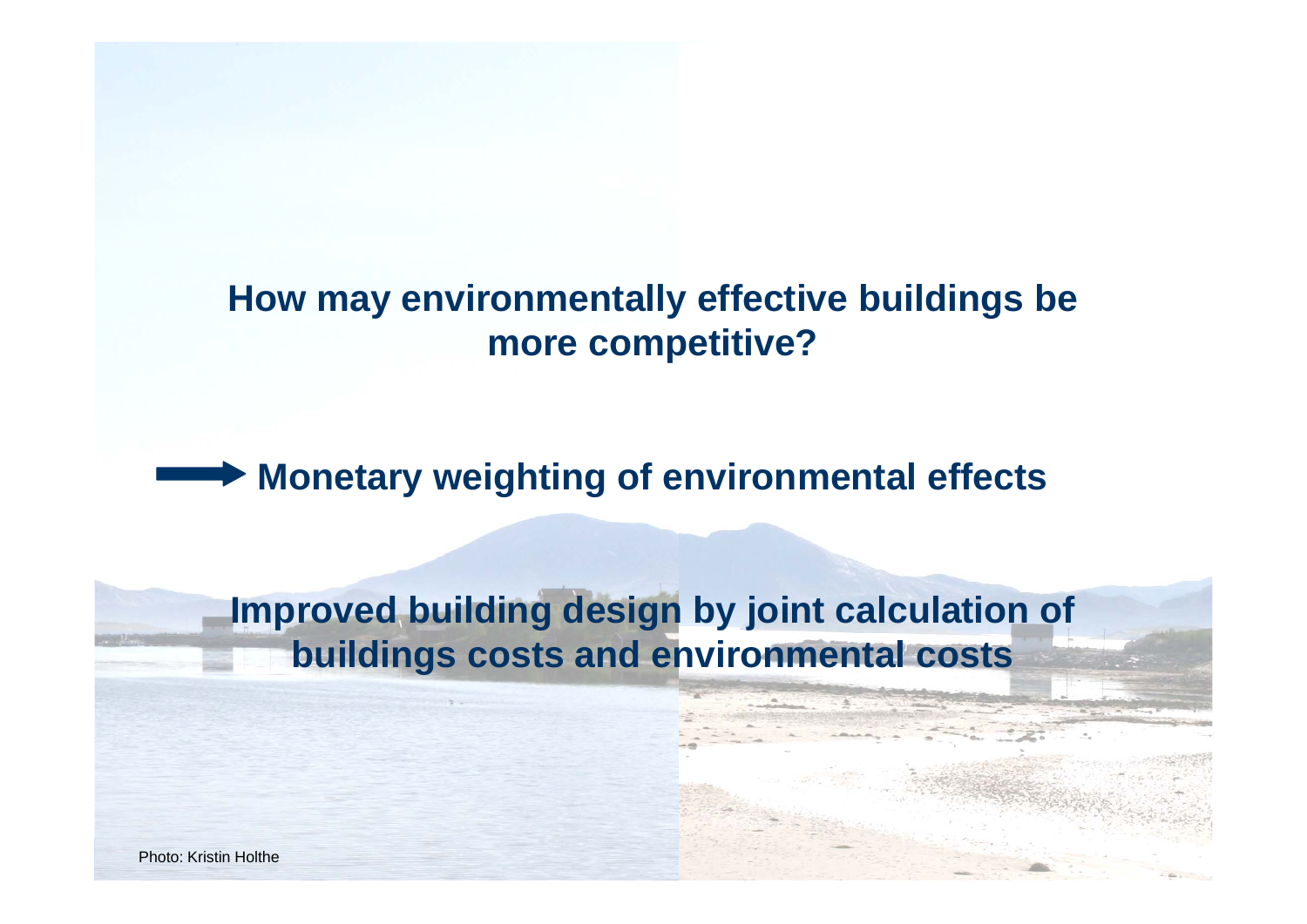## **The GLITNE project**

**"Putting a price on green"**

#### **Who**

Snøhetta architects (owner) 15 industry partners SINTEF (project management)

#### **What**

National R&D project 2006-2009 Funding: The Norwegian Research Council

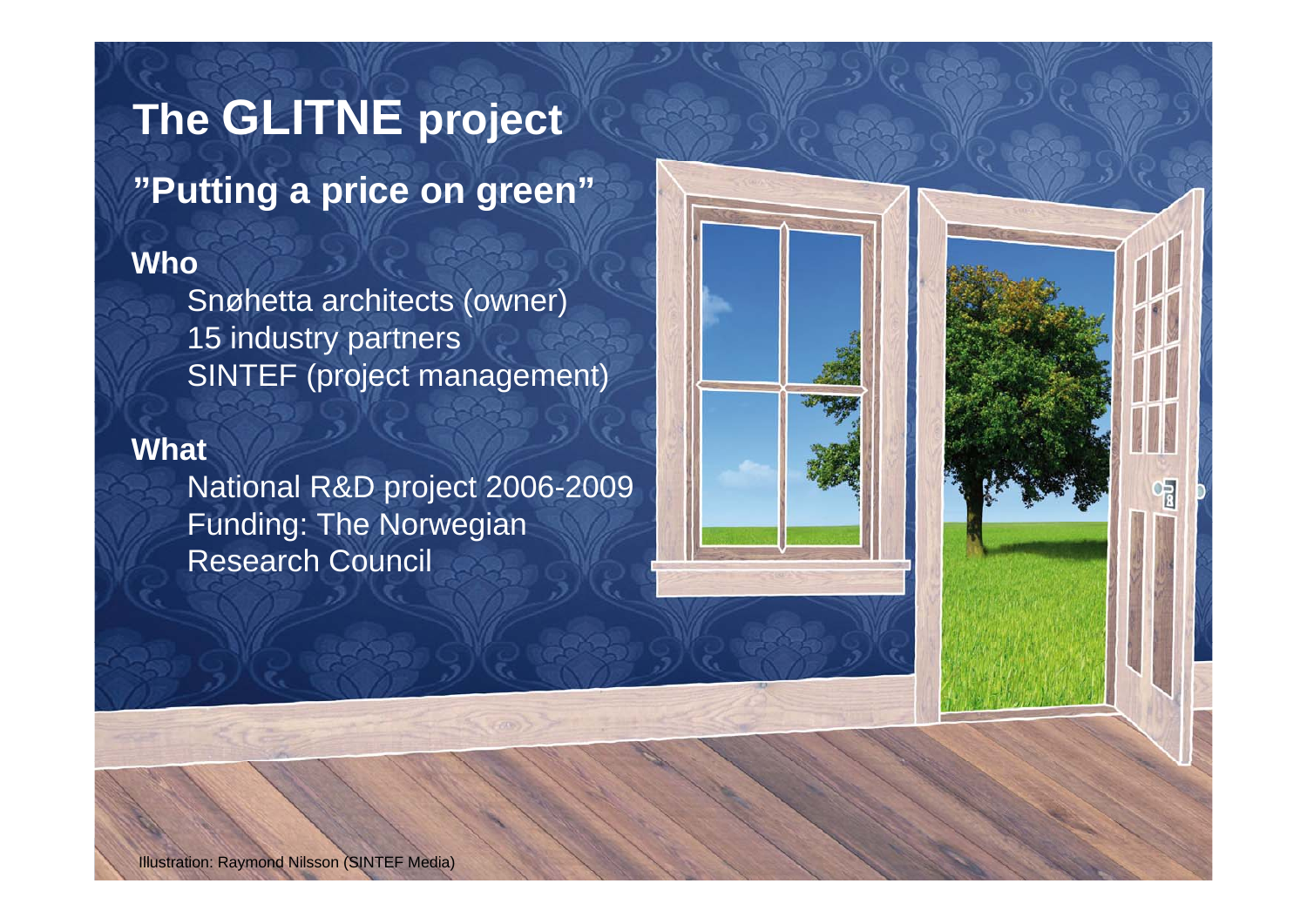# **Main objectives**



- Produce a method and a tool to show the environmental consequences of a building, for the user, government and business
- p. Identify how the partners in the project may use the method in environmental product development and therein innovative solutions
- T. Suggest a model for extended producer responsibility that will benefit the construction / building industry

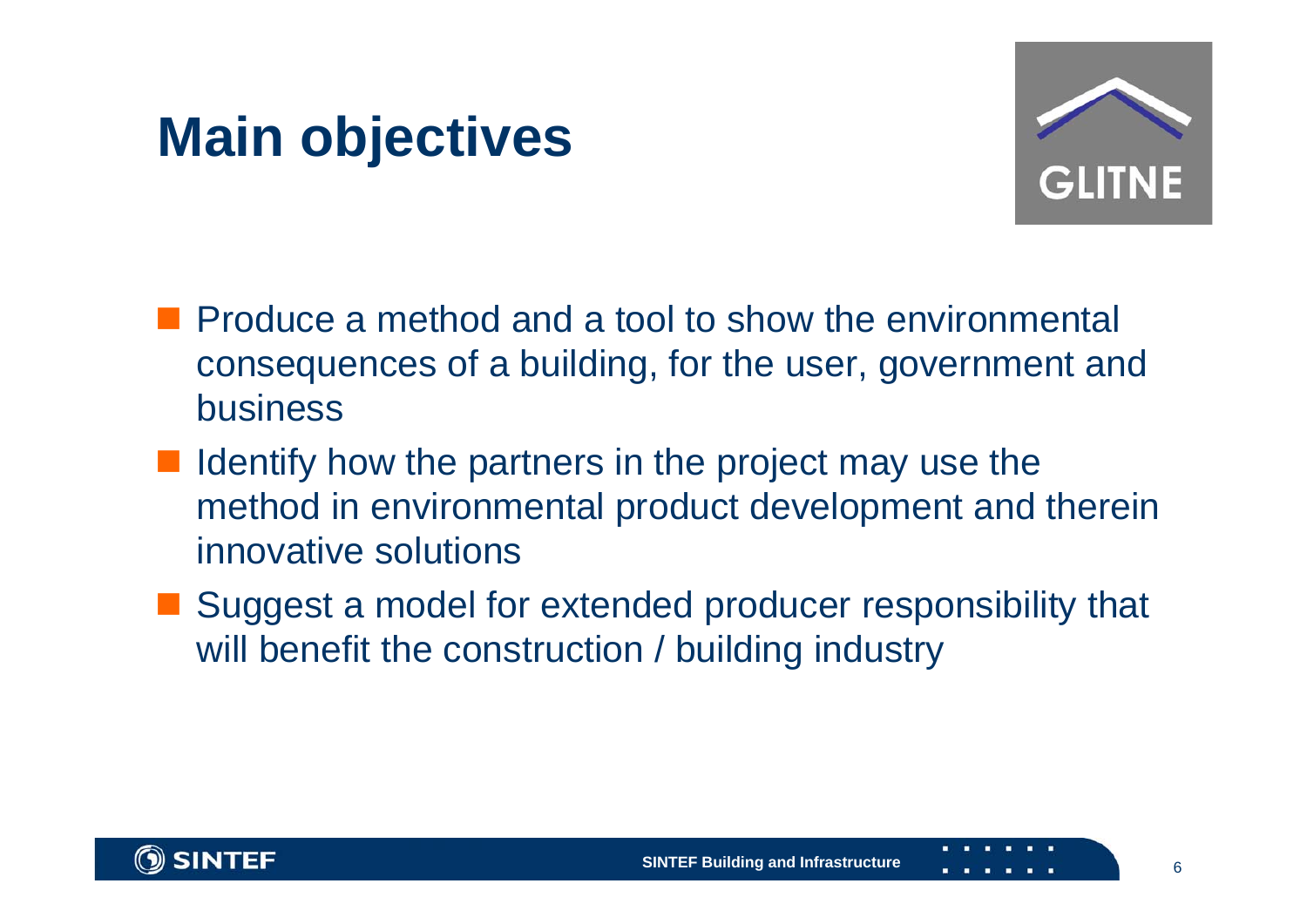# **Criteria for the method and tool**

- Survey and input from the industry partners
- Method
	- Monetary based principle for weighting of environmental effects ("put a price on green")
	- Whole life cycle of the building into account
	- Use LCA-based input data
- **Tool** 
	- Manage to identify the environmental consequence in the early design phase
	- Suited for the needs of the different actors; architect, contractor, consultants etc. and the building process
	- Show environmental effect of different design alternatives
	- Communicate with a BIM open formats (IFC) for interoperability

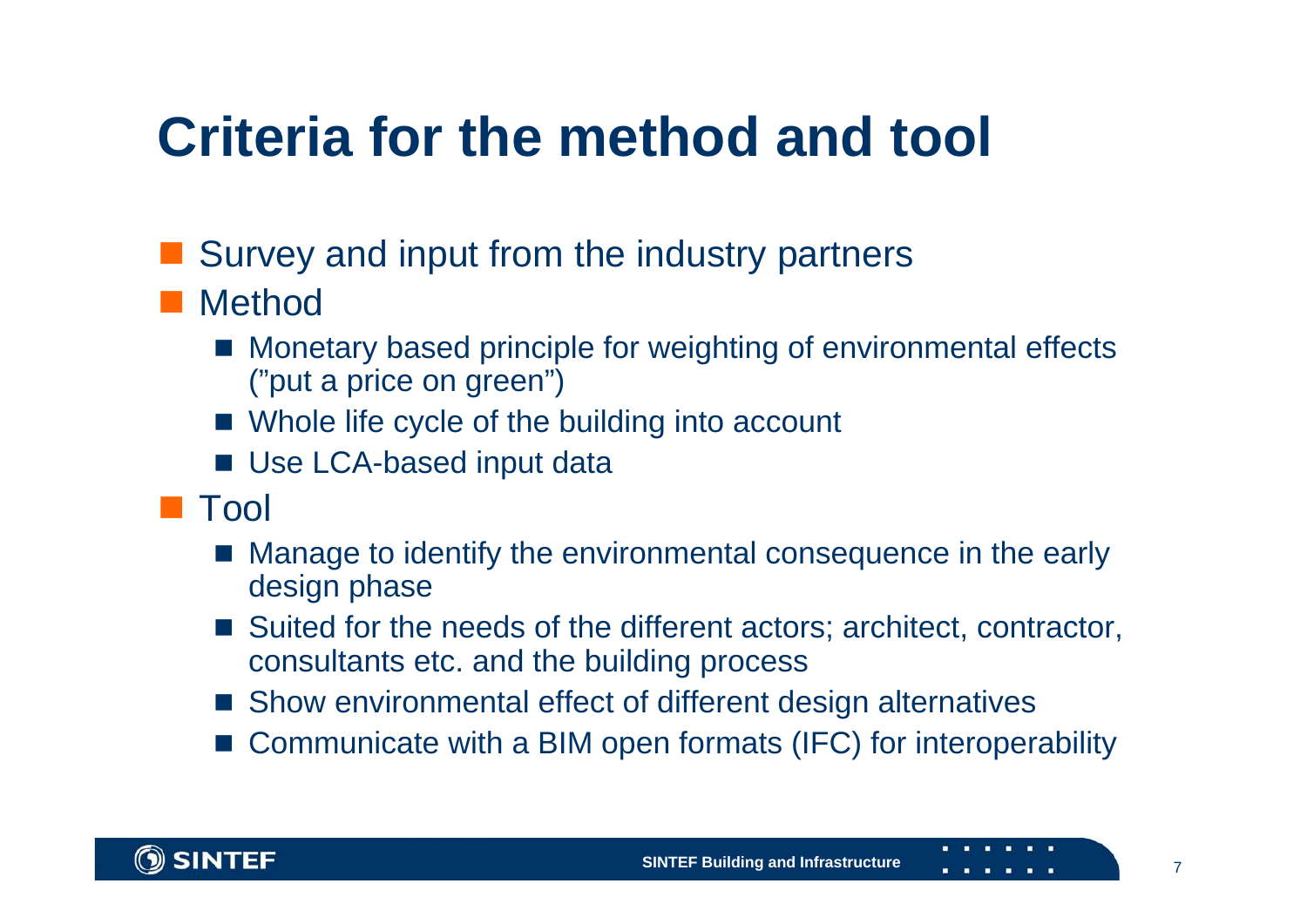# **Tool Calcus**

- Integrate the GLITNE method in an existing tool for calculating building costs
- Typical users: e.g. architetcs, engineers, contractors, owners
- "Living" building cost model from idea > schematic design > early design > detail design
- $\blacksquare$  Key quantity data from a building element database (1.500 predefined elements)
- 43 predefined model building projects
- Identify drivers for building costs



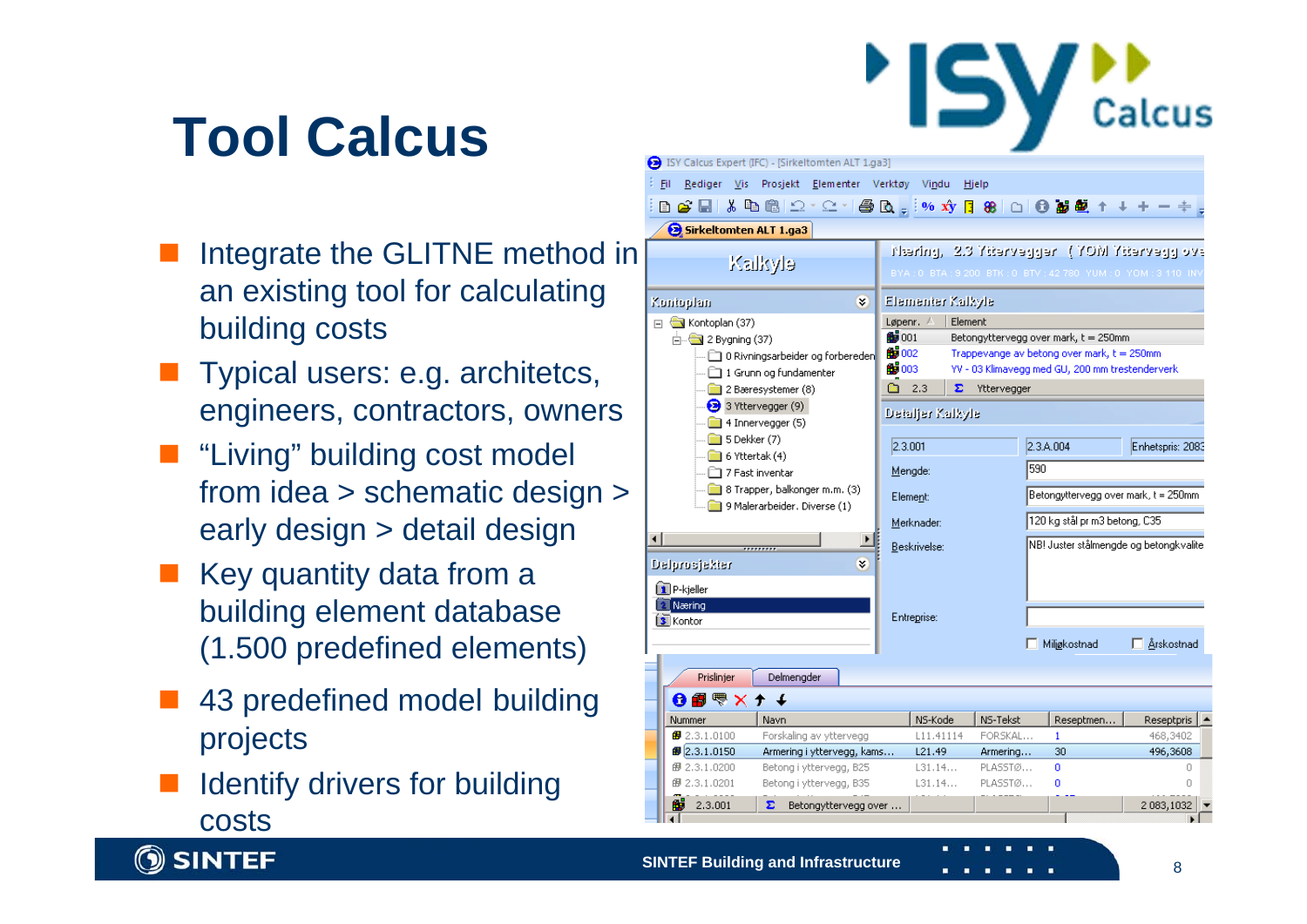## **BIM calculation (IFC format)**



| <b>O</b> FB RIB.ga3                                                                               | C G-PROG Calcus Expert (IFC) [FB RIB.ga3]<br>H Redger Vs Prosjekt Elementer<br><b>Verktay</b><br>60<br>$D \cdot B \perp D \cap B \perp 2 \cdot 2$                                                                                                                                                                                                                                                                                                                                                                                                       | Vicito Hielp                                                                                                                                                                                                                                                                                                           |                                                                                                                                                                                                                                                                                     | 1% xy 日 8 □ ◎ 3 <sup>参</sup> ァ 1 + - + 【图 □□□□□ 【△ △ <del>◎</del> 【E Standard prote · 】                                                                                                                                 |                                                                               |                                                             |                                                          | <b>A</b>                                                                                  |                                                                                                                                                                                                                                                                                                                                                                                                               | $-8$                                        |
|---------------------------------------------------------------------------------------------------|---------------------------------------------------------------------------------------------------------------------------------------------------------------------------------------------------------------------------------------------------------------------------------------------------------------------------------------------------------------------------------------------------------------------------------------------------------------------------------------------------------------------------------------------------------|------------------------------------------------------------------------------------------------------------------------------------------------------------------------------------------------------------------------------------------------------------------------------------------------------------------------|-------------------------------------------------------------------------------------------------------------------------------------------------------------------------------------------------------------------------------------------------------------------------------------|-------------------------------------------------------------------------------------------------------------------------------------------------------------------------------------------------------------------------|-------------------------------------------------------------------------------|-------------------------------------------------------------|----------------------------------------------------------|-------------------------------------------------------------------------------------------|---------------------------------------------------------------------------------------------------------------------------------------------------------------------------------------------------------------------------------------------------------------------------------------------------------------------------------------------------------------------------------------------------------------|---------------------------------------------|
| 語<br>Σ                                                                                            |                                                                                                                                                                                                                                                                                                                                                                                                                                                                                                                                                         |                                                                                                                                                                                                                                                                                                                        |                                                                                                                                                                                                                                                                                     | Elementredigering Rib frontbygg (Model-1) Rib frontbygg (Model-1), 2.2 Darresystemer                                                                                                                                    |                                                                               | Rib frontbygg (Model-1) Rib frontbygg (Model-1)             |                                                          |                                                                                           |                                                                                                                                                                                                                                                                                                                                                                                                               | $\mathbf{1}$                                |
| Delprosjekt<br>$\overline{\mathbf{r}}$<br><b>TANKING</b><br><b>WALKS</b><br><b>Nytt delproser</b> | E M Kontopian (19)<br>₽ □ 1 Felleskostnader<br>$\frac{1}{10}$ $\frac{100}{20}$ $\frac{20}{20}$ (iii)<br>0 Rivningsarbeider og fc<br>1 Grunn og fundamenter<br>2 Daeresystemer (S)<br>3 Yittervegger<br>14 Innervegger (2)<br>(ii) 5 Dekker (9)<br>G Yttertak<br>7 Fast inventar<br>B Trapper, balkonger m.<br>9 Malerarbeider, Diverse<br>₽ □ 3 WS<br>$+$ $ +$ $B$ raft<br>S Tele og autonatisering<br>ŵ<br>6 Andre installasioner<br>ŵ<br>2 Tubendars<br>۰<br>8 Generele kostnader<br>÷<br>in C1 9 Spesielle kostneder<br>$\left  \cdot \right $<br>15 | Lepere.<br>$\oplus$ pot<br>$\mathcal{B}$ and<br>$\mathfrak{B}_{003}$<br>$\circledR$ 004<br>$B$ oos<br>022<br>$\left  \cdot \right $<br>22.001<br>Menade<br>Element<br>Merknader<br>Printinger<br>◎母                                                                                                                    | Element<br>Sti):GESRanstruksjoner-Sjo(jFByler<br>Betong-Slodebyler<br><b>Betong-Stellur</b><br>Sti/dESikonstruksjoner--Bjelker<br>D fire tegning<br><b>IFC Tegning</b><br>Del                                                                                                       | Pref sbriverte elementer-SOXIES&pervepeler                                                                                                                                                                              | Menade Enhet<br>$374,22$ m<br>160,32 m<br>$37,15$ m<br>567.86 m<br>1.405,93 m | <b>Enhetspris</b><br>0,00<br>0,00<br>0.00<br>0.00<br>11,001 | 0.00<br>0.00<br>0.00                                     | Sun IFC Type<br>NeColumn<br>0,00 třečokem<br><b>YeCokenn</b><br>:Fcfinam<br>0.00 fictions | IFD Nr<br>×<br>$\overline{\mathbf{v}}$                                                                                                                                                                                                                                                                                                                                                                        | gab<br><b>REVISION</b><br>٠<br>٠<br>88<br>ā |
|                                                                                                   |                                                                                                                                                                                                                                                                                                                                                                                                                                                                                                                                                         | Lepens<br>$%$ con<br>$\oplus$ 002<br>∰ ண<br><b>99 004</b><br><b>第005</b><br><b>\$006</b><br><b>第007</b><br><b>BR 000</b><br>⊞ 009<br><b>第010</b><br><b>部 011</b><br><b>第012</b><br>∰отэ<br>®on4<br>∰ oi5<br><b>Bots</b><br>98 or z<br>∰ ote<br>密or9<br>∰αzo<br>98 azt<br>$\oplus$ 022<br>$\mathfrak{B}$ 023<br>6 22001 | Org<br>OFC<br>(IFC)<br>(IFC)<br><b>IIEC</b><br>(IFC)<br><b>IIFC</b><br>(IFC)<br>(IFC)<br>(IFC)<br>(IFC)<br><b>GEC</b><br><b>OFC</b><br>(IFC)<br>(IFC)<br>(IFC)<br>(IFC)<br><b>OFC</b><br>OEC<br>(IFC) SIVAES.<br>(IFC) SIVOLES.<br>(IFC) SIVAES.<br>(IFC) SIVAES.<br>(IFC) SIVALES. | SIVAE58construk.sjoner-SVAFB,der<br>SIV/VE58:onstruk.sjoner-SV/VFB,der<br>SIV/VE5ikonstruk.sjoner-SV/VFB,der<br>SIVAE58construk.sjoner-SVAFByler<br>SIVAE58construk.sjoner-SVAFB,der<br>T: SIVAESkonstruksioner-SVAFBde |                                                                               | ÷<br>1.07<br>374,22 m                                       | $3.61$ m<br>$3.44 - m$<br>$2.58$ m<br>$\sim$<br>$2,58$ m |                                                                                           | Sum<br>Mapris<br>0.00<br>0.00<br>0.00<br>0.00<br>0.00<br>0.00<br>0.00<br>0.00<br>0.00<br>0.00<br>0.00<br>0.00<br>0.00<br>0.00<br>0.00<br>0.00<br>0.00<br>0.00<br>0.00<br>0.00<br>0.00<br>0.00<br>0.00<br>0.00<br>0.00<br>0.00<br>0.00<br>0.00<br>0.00<br>0.00<br>0.00<br>0.00<br>0.00<br>0.00<br>0.00<br>0.00<br>0.00<br>0.00<br>0.00<br>0.00<br>0.00<br>0.00<br>0.00<br>0.00<br>0.00<br>0.00<br>0.00<br>0.00 | $\sim$<br>ĝ<br>$\overline{\phantom{a}}$     |

#### **Import of CAD model**

- Calcus will recognize name/type number for an automatic match to the elements in Calcus - Ore: Drag and drop (poorly prepared BIM)

**Beta version (soon to be released)** 

- GHG emissions (organized the "same way" as building costs)

**Pictures based on Norconsult**

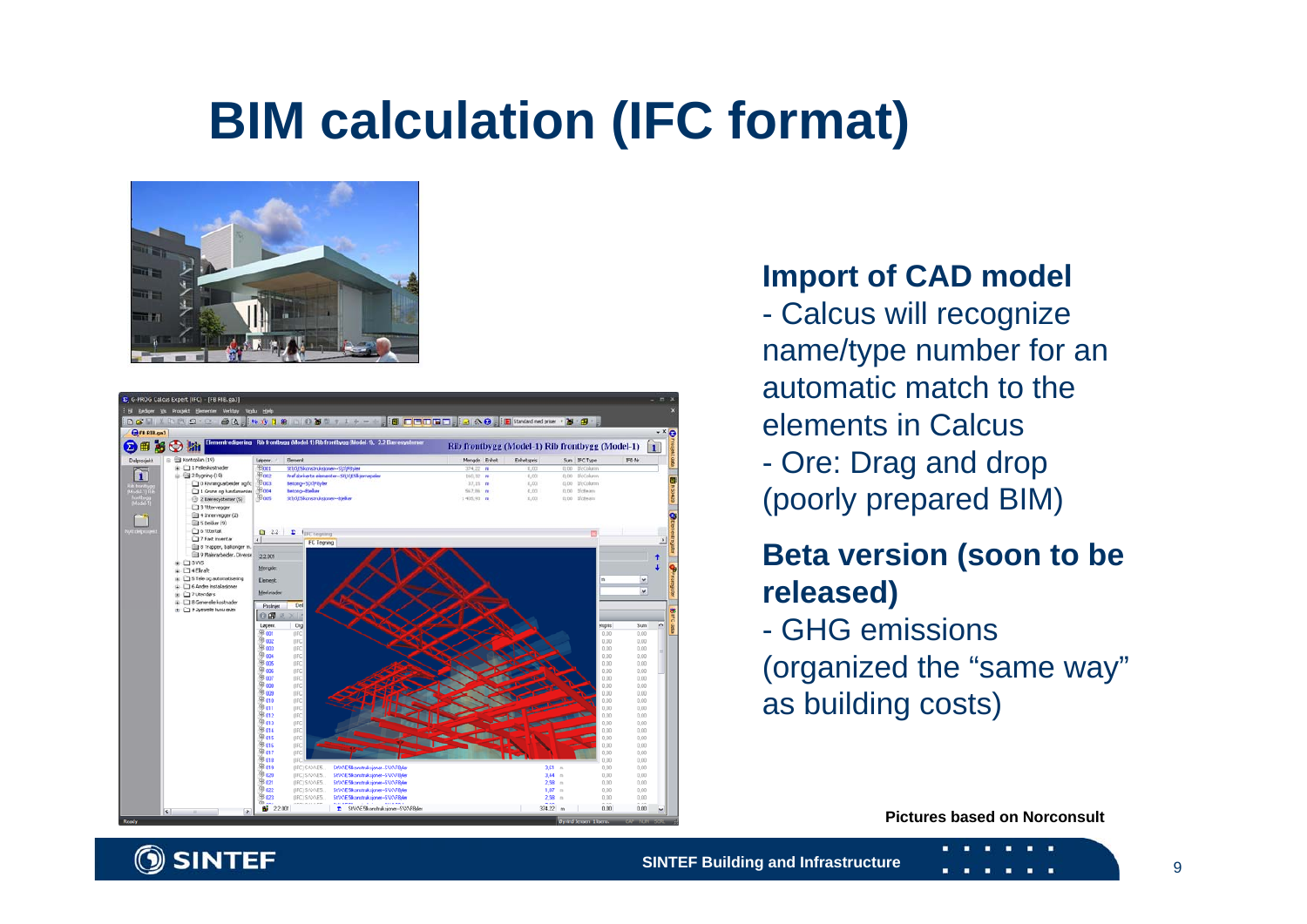

## **Method environmental costs**

- Three prioritized environmental effects
	- 1. Climate change (greenhouse gases)
	- 2. Human and environmental toxicity (e.g. connected to the use of chemicals)
	- 3. Waste to disposal
- Method established for economic valuation (NOK)
- Goal: to cover whole life cycle of the building
	- o. Whole life cycle environmental data from (Environ. Product Decl. –EPDs)
	- o. Energy demand in the building's operational phase
- Huge challenge: LCA-based environmental input data

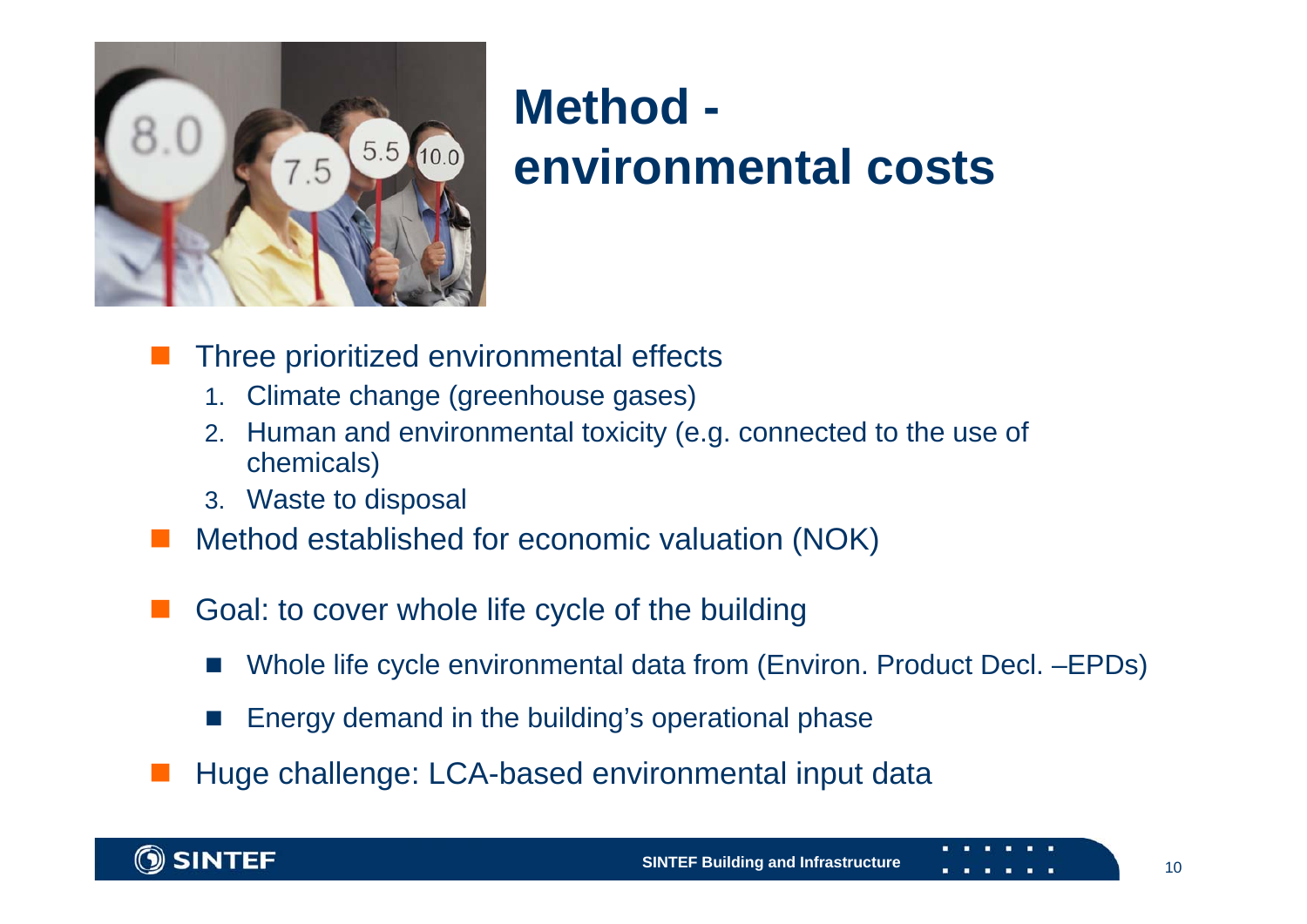

Building costs (NOK) - exists What's in CALCUS

Enviromental costs (NOK)  $-$  1) Climate data/cost – data exists 2) Toxicty data/cost – under dev. 3) Waste data/cost – under dev.

> Environmental data connected to specific cases are collected

Operational energy not included yet



e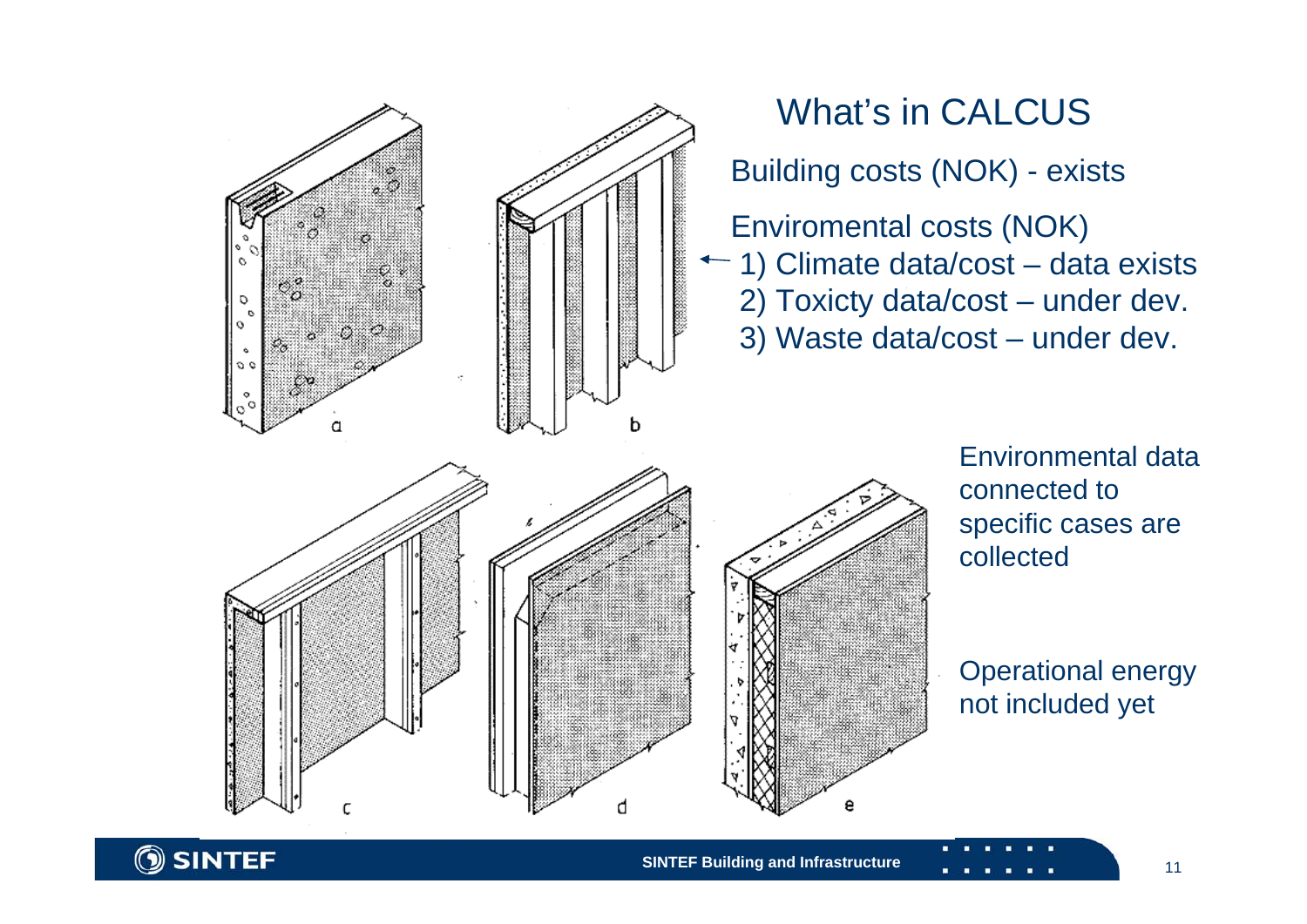# **Cases in GLITNE**

### **Office no. 1**

- **Interior rehabilitation (2005)**
- Completed
- **Office no. 2** 
	- Office area, parking basement
	- Completed (2003)
- **Office no. 3** 
	- **Under construction**
	- Parking, offices and public shopping areas.
- **Different alternatives of the three office buildings where** calculated by using predefined elements and model buildings in the Calcus tool



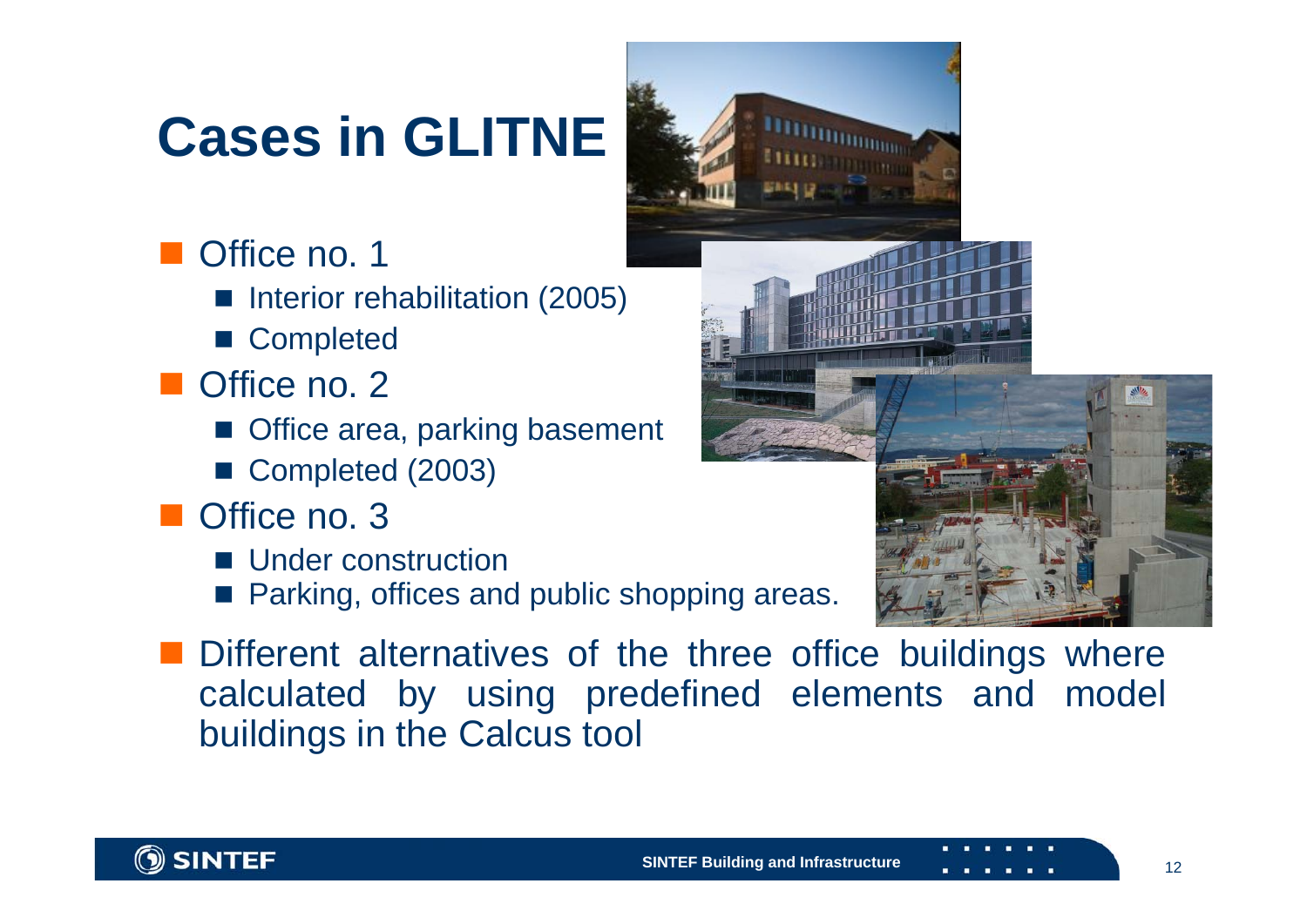

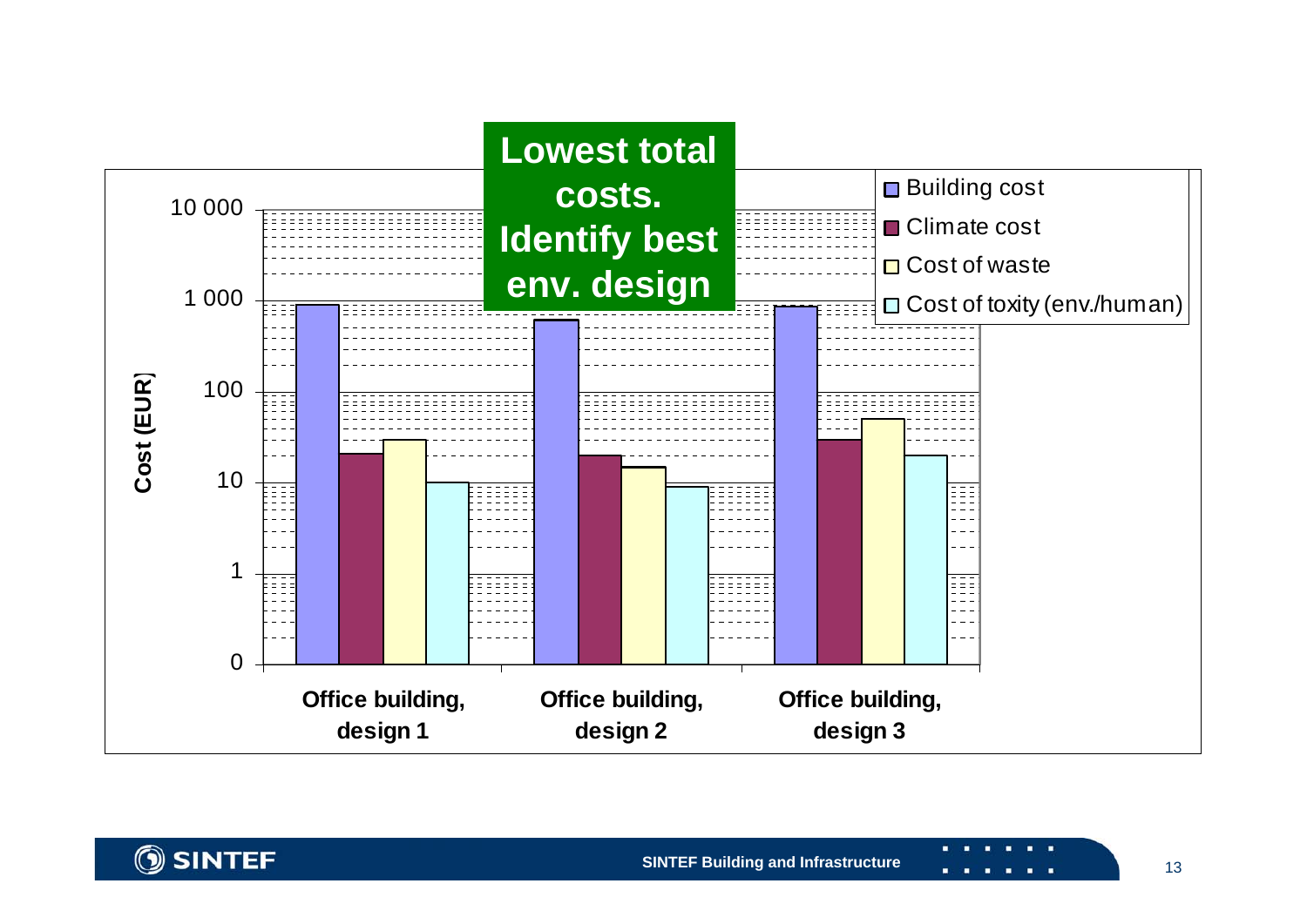

### **Improved building design? (So far so good. And plenty of further work…)**

- Until now:
	- some data already integrated in CALCUS (building costs, GHG emissions)
	- o. Integrate actual costs for waste disposal
	- o. Integrate some data on substances contributing to human and environmental toxicity (connected to cases)
- The ideal – connect EPD databases to CALCUS + GLITNE tool

#### Testing of the tool

- Identify total environmental costs for the cases, different design alt.
- m, How will changes in Calcus affect architectural design (CAD tools), energy demand (energy simulation tools) – interoperability, use of BIM
- Observe "real life use"

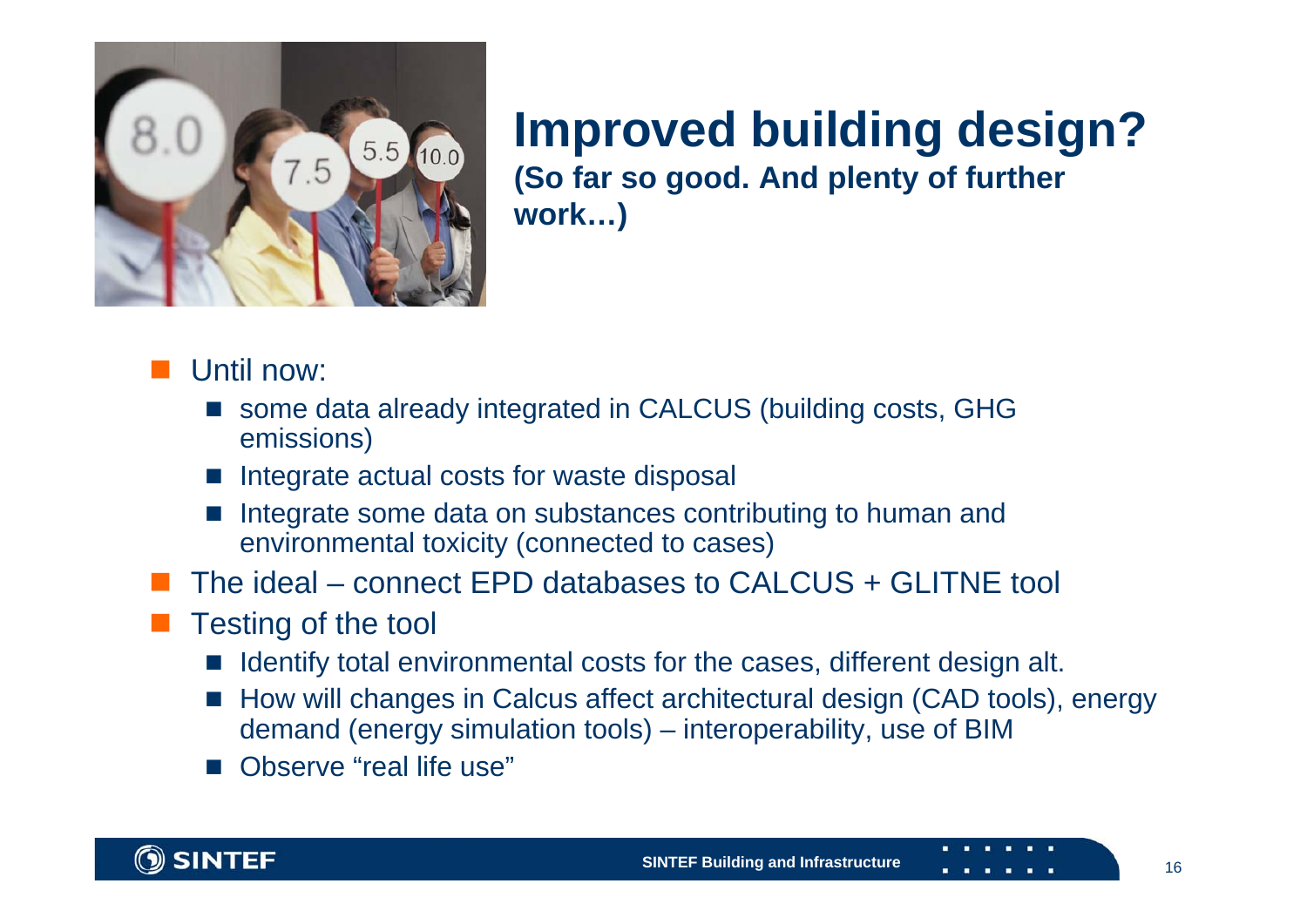# **How do this contribute to IDS?**

**people, process, technology**

- Reuse of data (same objects carrying data about building costs, environmental qualities/costs)
- Interoperability (BIM, open formats)
- Forces a team of experts working together in integrated processes, from idea, to early and detailed design
- **STATE**  Implementing environmental costs in an already widely used toolmore likely that different environmental design will be part of decisions
- Increased decision support in the design process for the actors involved
- Hopefully: time savings, cost savings, reduced environmental load  $\odot$